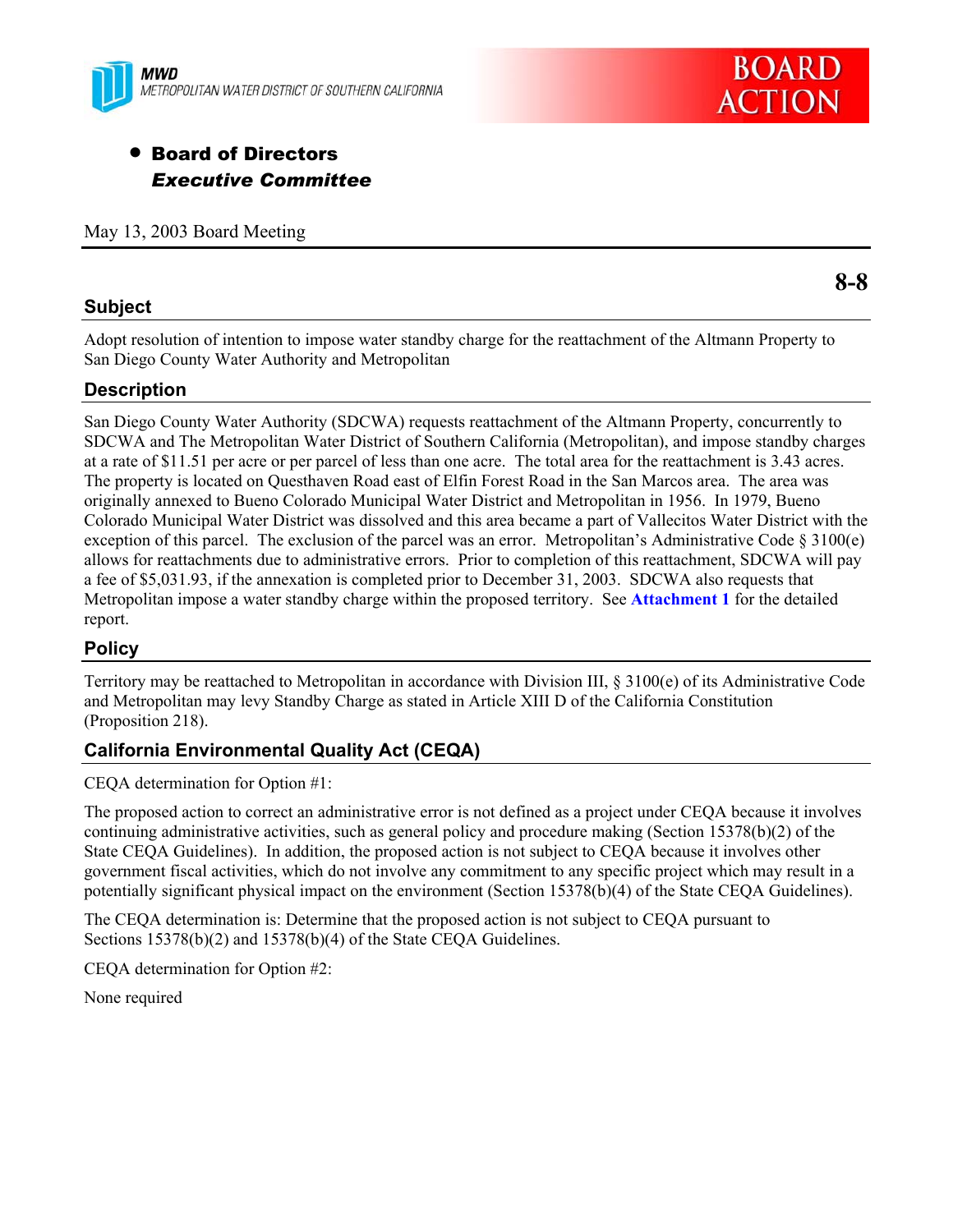## **Board Options/Fiscal Impacts**

#### **Option #1**

Adopt the CEQA determination and the resolution of intention to impose water standby charge for the reattachment of the Altmann Property to SDCWA and Metropolitan substantially in the form of **Attachment 2**, conditioned upon receipt of \$5,031.93 to Metropolitan if completed by December 31, 2003. Fiscal Impact: Receipt of the processing fee of \$5,031.93 and water sales revenue from newly reattached territory.

#### **Option #2**

Decline Altmann Property reattachment **Fiscal Impact:** Unrealized fees and water sales revenue from territory.

### **Staff Recommendation**

Option #1

4/15/2003 *Roy L. Wolfe Date*

*Manager, Corporate Resources* 

4/15/2003 SM. *Ronald R. Gastelum* 

*Chief Executive Officer* 

*Date*

### **Attachment 1 – Detailed Report**

**Attachment 2 – Resolution of Intention to Impose Standby Charges and Supplement I**  BLA #2198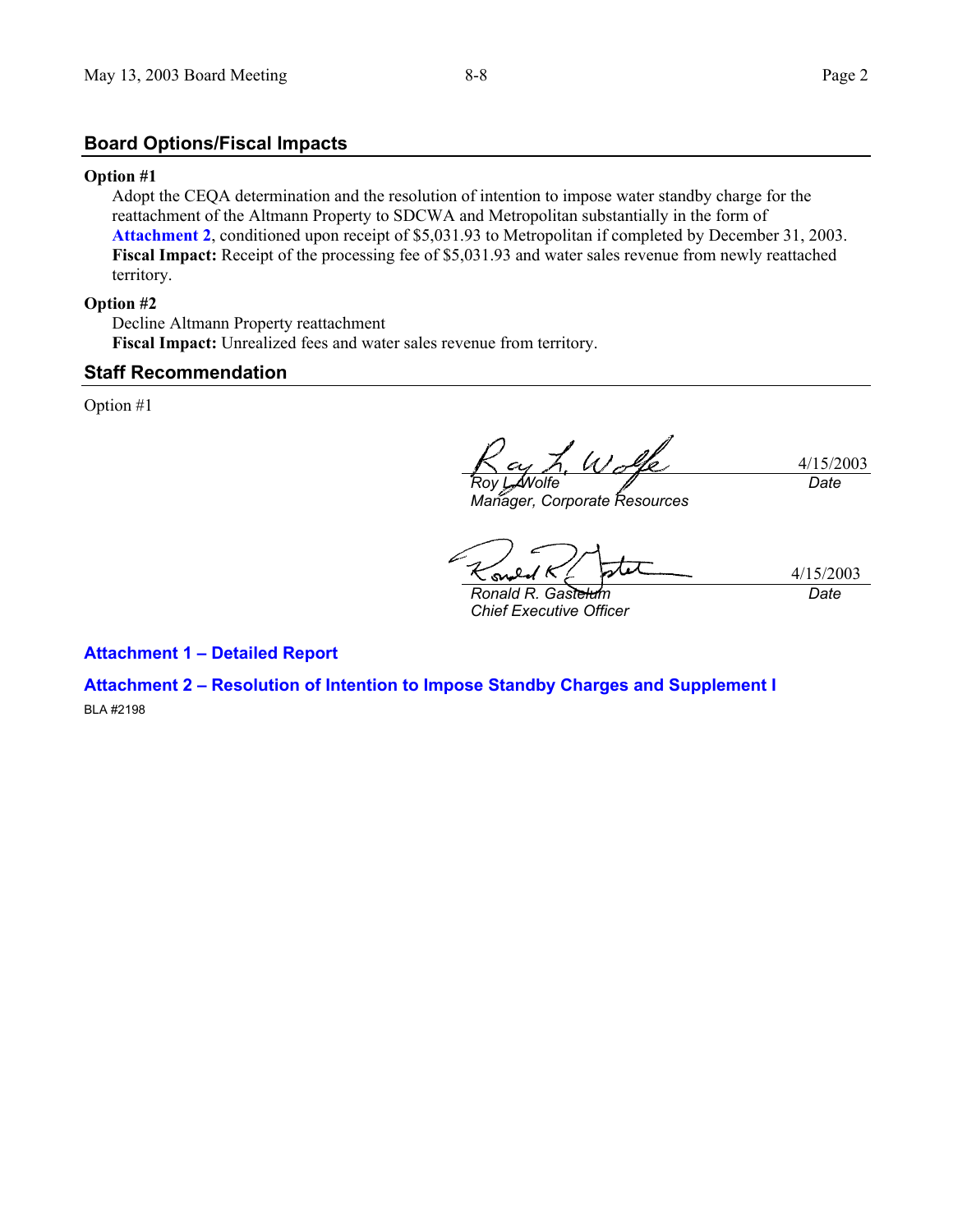# **Detailed Report**

### **Altmann Reattachment**

San Diego County Water Authority (SDCWA) has requested conditional approval for the Altmann reattachment, concurrently to The Metropolitan Water District of Southern California (Metropolitan) and SDCWA. The 3.43-acre territory, shown on the attached legal description and map, is located on Questhaven Road east of Elfin Forest Road in the San Marcos area. The area was originally annexed to Bueno Colorado Municipal Water District and Metropolitan in 1956. In 1979, Bueno Colorado Municipal Water District was absolved and this portion of the service area became a part of Vallecitos Water District with the exception of this parcel. Metropolitan's Administrative Code § 3100 (e) allows for reattachments due to administrative errors. Prior to completion of this reattachment, SDCWA will pay minor charges for the period of detachment with the standby processing fee of \$5031.93, if the annexation is completed prior to December 31, 2003, or if completed later, at the then current rate. SDCWA also requests that Metropolitan impose a water standby charge within the proposed territory.

SDCWA has requested that Metropolitan impose water standby charges within the reattachment territory at the rate of \$11.51 per acre or per parcel of less than one-acre, which is the current rate that water standby charges are levied in other portions of SDCWA service area. Under the requirements of Article XIII D of the California Constitution (Proposition 218), such charges must be treated as new assessments, subject to approval by the property owners in the area to be annexed through mailed ballot proceedings. Attachment 2 is the form of Resolution of Intention to Impose Water Standby Charge, which, if adopted by the Board, will authorize the Executive Secretary to mail notices to the property owners. The notices to property owners will include ballots that the property owners will be asked to mark and return. The ballots are weighted according to the proportionate obligation of each property. These ballots will be tabulated at a public hearing on the assessments scheduled to commence on June 10, 2003, or such other date as the Board shall determine. Imposition of the water standby charges in the annexed area will be imposed concurrently with final Board approval of the annexation unless a majority of those ballots received from property owners protest the charges.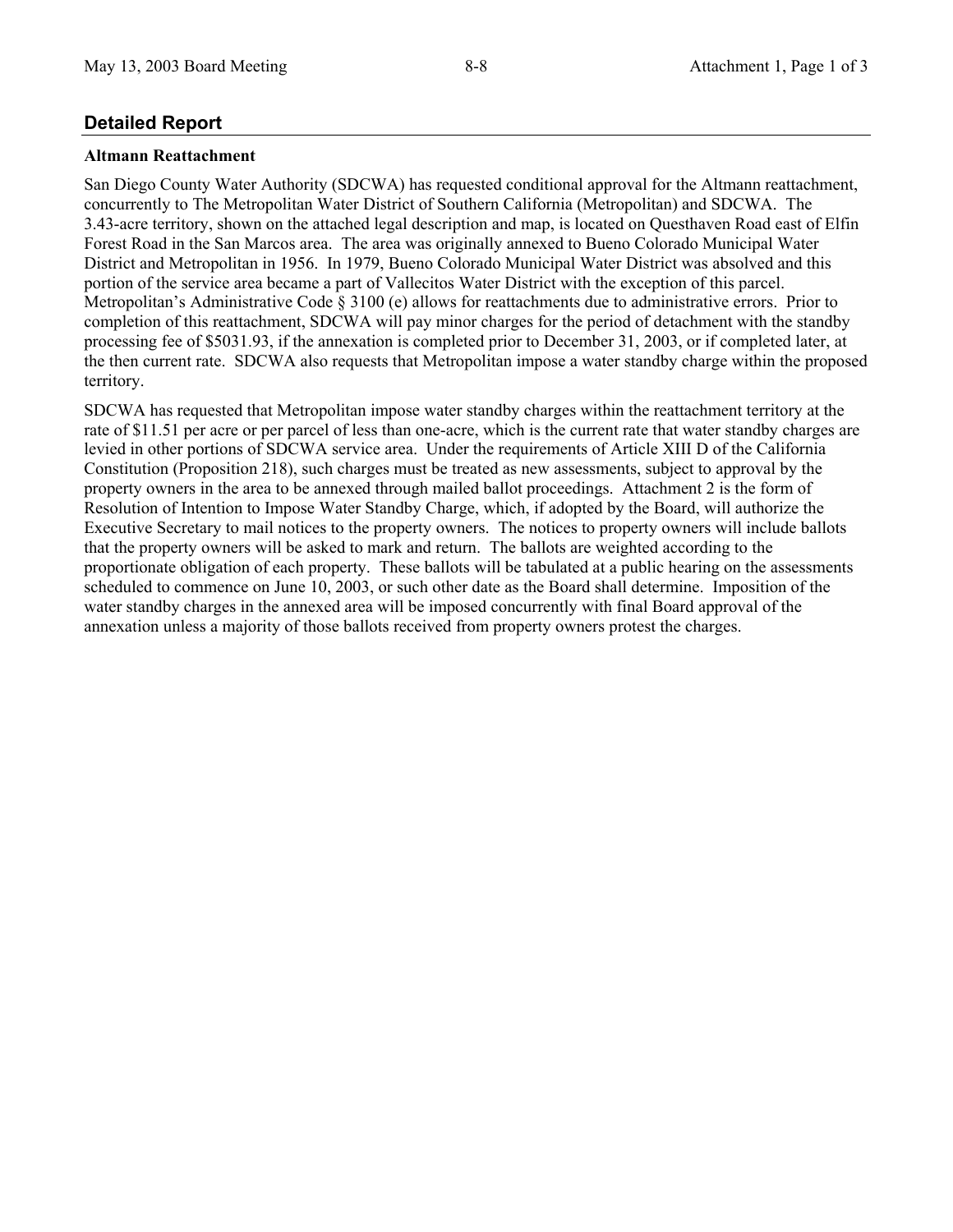# EXHIBIT "A"

THAT PORTION OF THE SOUTHEAST QUARTER OF THE SOUTHWEST QUARTER OF SECTION 27, TOWNSHIP 12 SOUTH, RANGE 3 WEST, SAN BERNARDINO MERIDIAN, IN THE COUNTY OF SAN DIEGO, STATE OF CALIFORNIA, ACCORDING TO OFFICIAL PLAT THEREOF, BEING MORE PARTICULARLY DESCRIBED AS PARCEL 1 BELOW AND ILLUSTRATED AS EXHIBIT "B" ATTACHED HERETO AND MADE A PART OF THIS DOCUMENT:

# **PARCEL 1**

BEGINNING AT THE SOUTHEAST CORNER OF THE SOUTHWEST QUARTER OF SAID SECTION 27, SAID POINT BEING THE TRUE POINT OF BEGINNING; THENCE SOUTH 89°55'00" WEST ALONG THE SOUTHERLY LINE OF SAID SECTION 27, A DISTANCE OF 344.63 FEET; THENCE LEAVING SAID SOUTHERLY LINE, NORTH 03°27'00" WEST 370.22 FEET TO A POINT ON THE CENTERLINE OF A COUNTY ROAD KNOWN AS ELFIN FOREST CANYON ROAD, SAID POINT LYING ON A NON-TANGENT CURVE CONCAVE NORTHERLY AND HAVING A RADIUS OF 150.00 FEET, A RADIAL TO SAID POINT BEARS SOUTH 17°31'30" WEST; THENCE EASTERLY ALONG SAID CENTERLINE THROUGH A CENTRAL ANGLE OF 46°22'00" AN ARC DISTANCE OF 121.39 FEET: THENCE CONTINUING ALONG SAID CENTERLINE NORTH 61°09'30" EAST 221.56 FEET TO THE BEGINNING OF A TANGENT CURVE CONCAVE SOUTHEASTERLY, HAVING A RADIUS OF 600.00 FEET; THENCE NORTHEASTERLY ALONG SAID CENTERLINE THROUGH A CENTRAL ANGLE OF 05°16'12" AN ARC DISTANCE OF 55.19 FEET TO A POINT ON THE EASTERLY LINE OF SAID SOUTHWEST QUARTER OF SAID SECTION 27, THENCE LEAVING SAID CENTERLINE, SOUTH 00°39'00" EAST ALONG SAID EASTERLY LINE A DISTANCE OF 511.97 FEET TO THE POINT OF BEGINNING.

SAID PORTION OF LAND CONTAINING: 3.434 ACRES GROSS AND 3.161 **ACRES NET** 



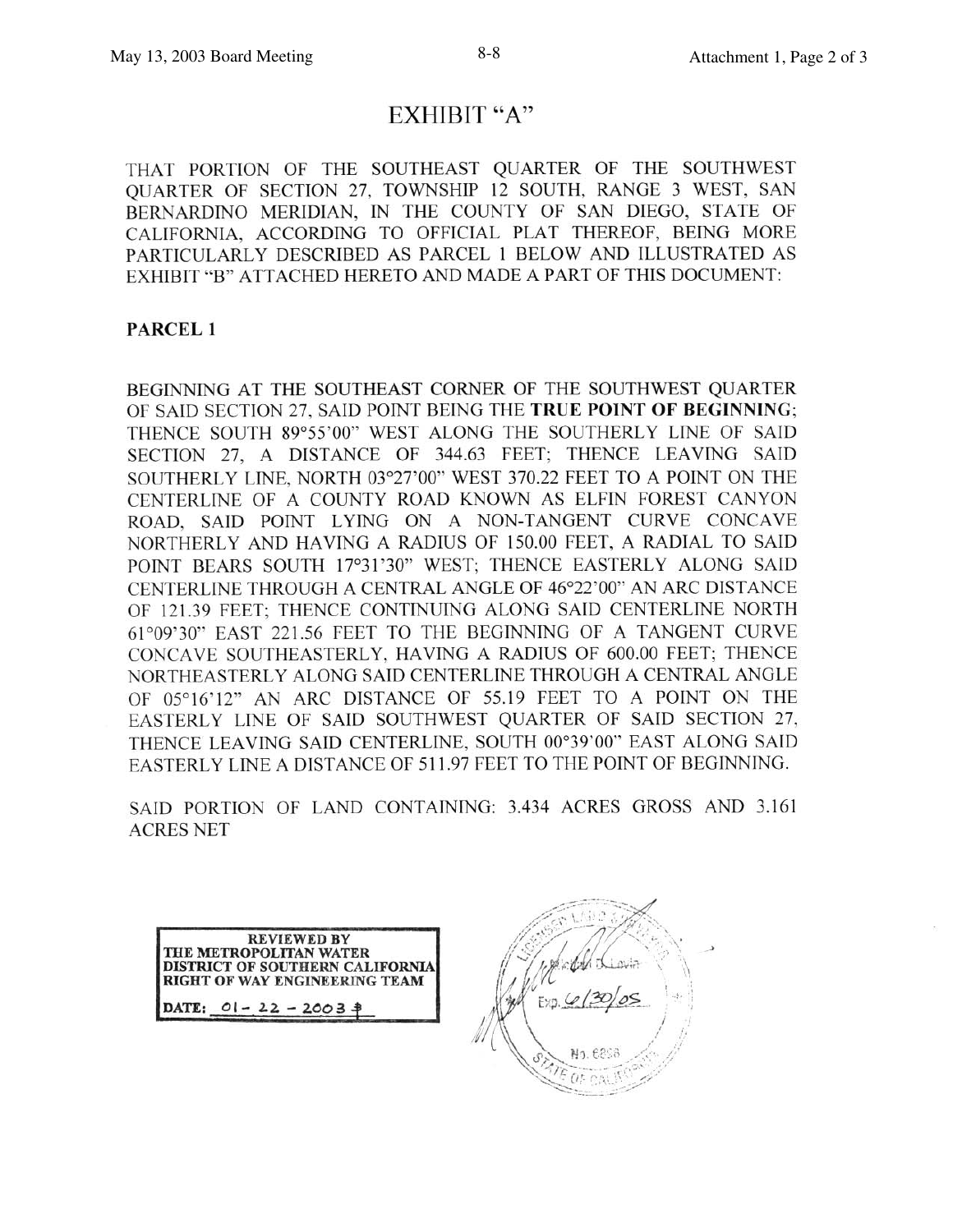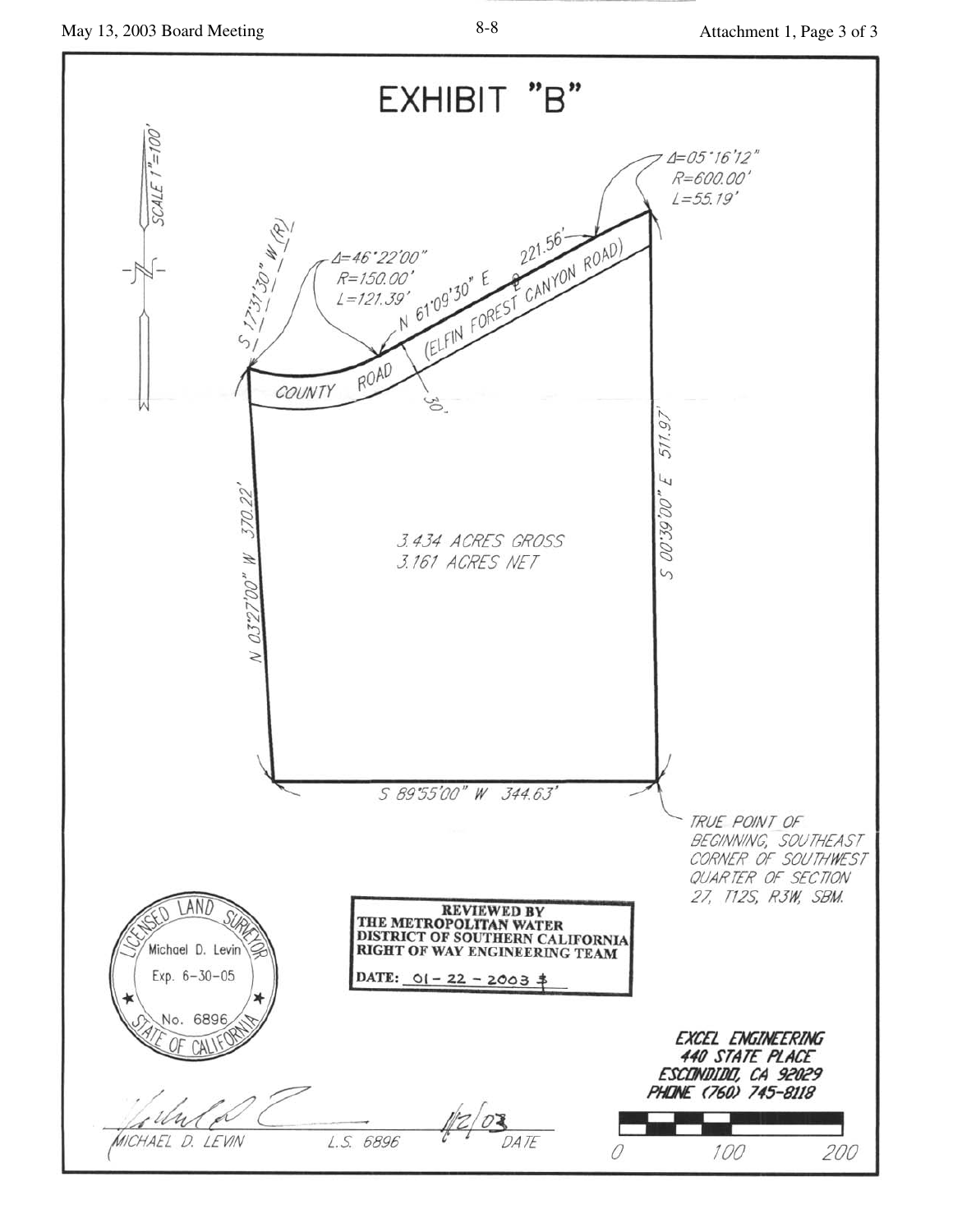#### **RESOLUTION**

### RESOLUTION OF THE BOARD OF DIRECTORS OF THE METROPOLITAN WATER DISTRICT OF SOUTHERN CALIFORNIA GIVING NOTICE OF INTENTION TO IMPOSE WATER STANDBY CHARGES CONTINGENT UPON ANNEXATION

 WHEREAS, at the meeting of the Board of Directors ("Board") of The Metropolitan Water District of Southern California ("Metropolitan") on December 14, 1993, the Board approved the rate structure and additional revenue sources described in the board letter on the Financial Structure Study, dated December 1, 1993, including a readiness-to-serve charge;

WHEREAS, pursuant to  $\S 134.5$  of the Metropolitan Water District Act (the "Act"), a readinessto-serve charge may be collected as an availability service charge from the member public agencies within Metropolitan, or may be imposed as a water standby charge against individual parcels within Metropolitan;

 WHEREAS, under the Act, the water standby charge may be imposed on each acre of land or each parcel of land less than an acre within Metropolitan to which water is made available for any purpose by Metropolitan, whether the water is actually used or not;

 WHEREAS, certain member public agencies of Metropolitan including the San Diego County Water Authority ("SDCWA") have requested the option to provide collection of all or a portion of their readinessto-serve charge obligation through a Metropolitan water standby charge imposed on parcels within those member agencies;

 WHEREAS, the owner of the parcel identified in the attached Engineer's Report, dated February 2003 (the "Engineer's Report") has applied for annexation into SDCWA and Metropolitan;

 WHEREAS, upon annexation, Metropolitan water will be available to such properties and such parcels will receive the benefit of the projects provided in part with proceeds of Metropolitan water standby charges, as described in the Engineer's Report; and

 WHEREAS, SDCWA has requested that Metropolitan impose water standby charges on such properties at the rate specified in the Engineer's Report, and provided herein, following annexation of such properties into Metropolitan;

 NOW THEREFORE, the Board of Directors of The Metropolitan Water District of Southern California does hereby resolve, determine and order as follows:

**Section 1.** That notice is hereby given to the public and to each member public agency of The Metropolitan Water District of Southern California of the intention of Metropolitan's Board to consider and take action at its meeting to be held on June 10, 2003, or such other date as the Board shall determine, on the Chief Executive Officer's (CEO) recommendation to impose a water standby charge for fiscal year 2003/04 on the properties described in the Engineer's Report attached hereto as Attachment "A" and incorporated herein by reference. A registered professional engineer certified by the state of California prepared the Engineer's Report.

**Section 2**. That the proposed water standby charge per acre of land, or per parcel of land less than an acre, as shown in the Engineer's Report, shall be \$11.51, which is equal to the amount of Metropolitan's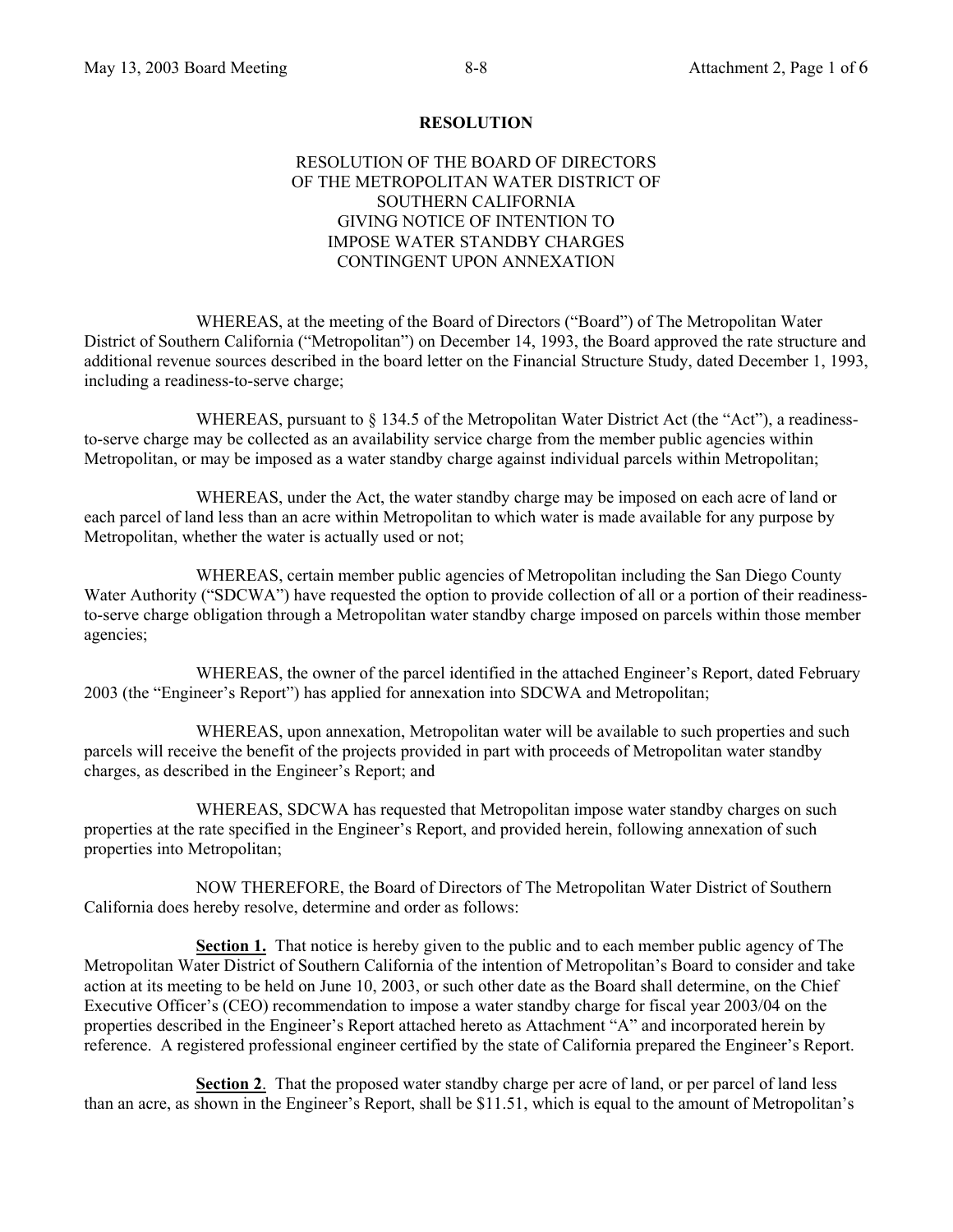existing standby charge on other properties located within the territory of SDCWA. The Engineer's Report separates the special benefits from the general benefits and identifies each of the parcels on which a special benefit is conferred. No charge on any parcel shall exceed the reasonable cost of the proportional special benefit conferred on that parcel.

**Section 3**. That the proposed water standby charge, if imposed following completion of the proposed Altmann Reattachment, shall be collected on the tax rolls, together with the *ad valorem* property taxes which are levied by Metropolitan for the payment of pre-1978 voter-approved indebtedness, or at Metropolitan's election may be billed directly to the property owners. Any amounts so collected shall be applied as a credit against SDCWA's obligation to pay its readiness-to-serve charge. After such member agency's readiness-toserve charge allocation is fully satisfied, any additional collections shall be credited to other outstanding obligations of such member agency to Metropolitan or future readiness-to-serve obligations of such agency.

**Section 4**. That the Executive Secretary is hereby directed to provide written notice of the proposed water standby charge by mail to the record owner of each property identified in the Engineer's Report not less than 45 days prior to the date of the public hearing identified in Section 5. Each notice shall be given in accordance with the requirements of Article XIII D, Section 4, of the California Constitution, and shall be in a form approved by the General Counsel. Each notice shall include an assessment ballot whereby the owner may indicate his or her name, reasonable identification of his or her parcel, and his or her support for or opposition to the proposed water standby charge. Each notice shall also include a description of the procedures for the completion, return and tabulation of ballots, which shall be in a form approved by the General Counsel.

**Section 5.** That the Board will meet in regular session at its meeting on June 10, 2003, or such other date as the Board shall determine, to hold a public protest hearing at which interested parties may present their views regarding the proposed water standby charges and the Engineer's Report. All written protests and comments presented at the hearings or received by the Executive Secretary on or before the conclusion of the public hearing which contain a description sufficient to identify the land owned by the landowners will be given due consideration by the Board before its final action on the proposed water standby charge, and all assessment ballots will be tabulated. If, upon the conclusion of the hearing, ballots submitted in opposition to the water standby charge (weighted according to the proportionate financial obligation of the affected property) exceeds the ballots submitted in favor of the water standby charge, the water standby charge shall not be imposed.

**Section 6.** That imposition of the proposed water standby charges, if authorized by the Board following the public protest hearing, will be contingent upon completion of the concurrent annexation of Altmann Reattachment to Metropolitan and SDCWA. If water standby charges are approved and such annexation is not completed in time to permit imposition of standby charges for fiscal year 2003/04, Metropolitan may levy standby charges at the rate stated in this resolution beginning in a subsequent fiscal year.

**Section 7.** That in the event that the water standby charge, or any portion thereof, is determined to be an unauthorized or invalid fee, charge or assessment by a final judgment in any proceeding at law or in equity, which judgment is not subject to appeal, or if the collection of the water standby charge shall be permanently enjoined and appeals of such injunction have been declined or exhausted, or if Metropolitan shall determine to rescind or revoke the water standby charge, then no further standby charge shall be collected within the territory described in the Engineer's Report and SDCWA shall pay its readiness-to-serve charge obligation to Metropolitan in full, as if imposition of such water standby charges had never been sought.

**Section 8.** That this Board finds that the intention to adopt proposed water standby charges provided in this Resolution is not defined as a project under the provisions of the California Environmental Quality Act (CEQA) and the State CEQA Guidelines, because it involves continuing administrative activities, such as general policy and procedure making (Section 15378(b)(2) of the State CEQA Guidelines). In addition, this activity is not subject to CEQA because it involves the creation of government funding mechanisms or other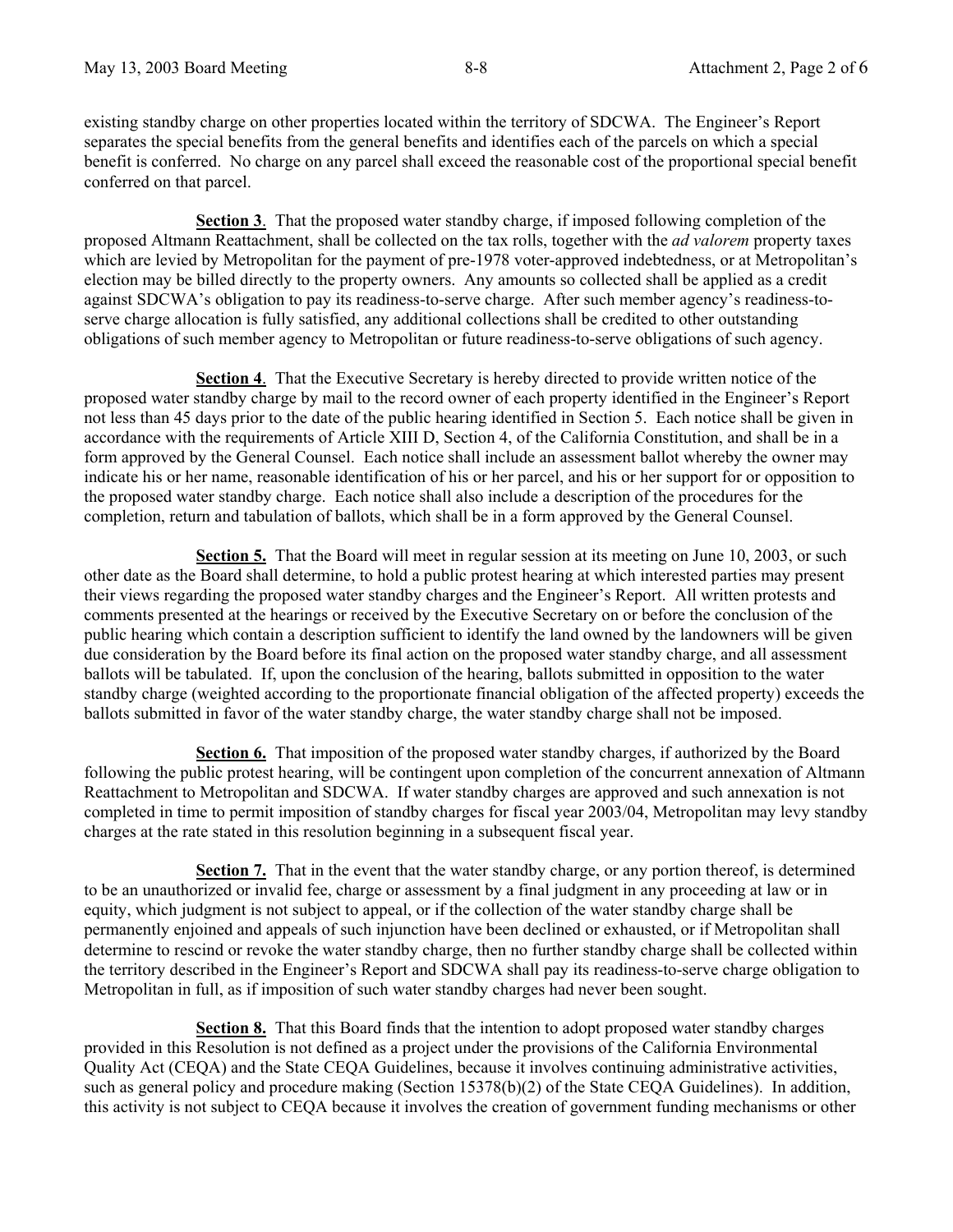government fiscal activities which do not involve any commitment to any specific project which may result in a potentially significant physical impact on the environment (Section 15378 (b)(4) of the State CEQA Guidelines).

**Section 9.** That the CEO is hereby authorized and directed to take all necessary actions to satisfy relevant statutes requiring notice by mailing or by publication.

 I HEREBY CERTIFY that the foregoing is a full, true and correct copy of a resolution adopted by the Board of Directors of The Metropolitan Water District of Southern California, at its meeting held on May 13, 2003.

> Executive Secretary The Metropolitan Water District of Southern California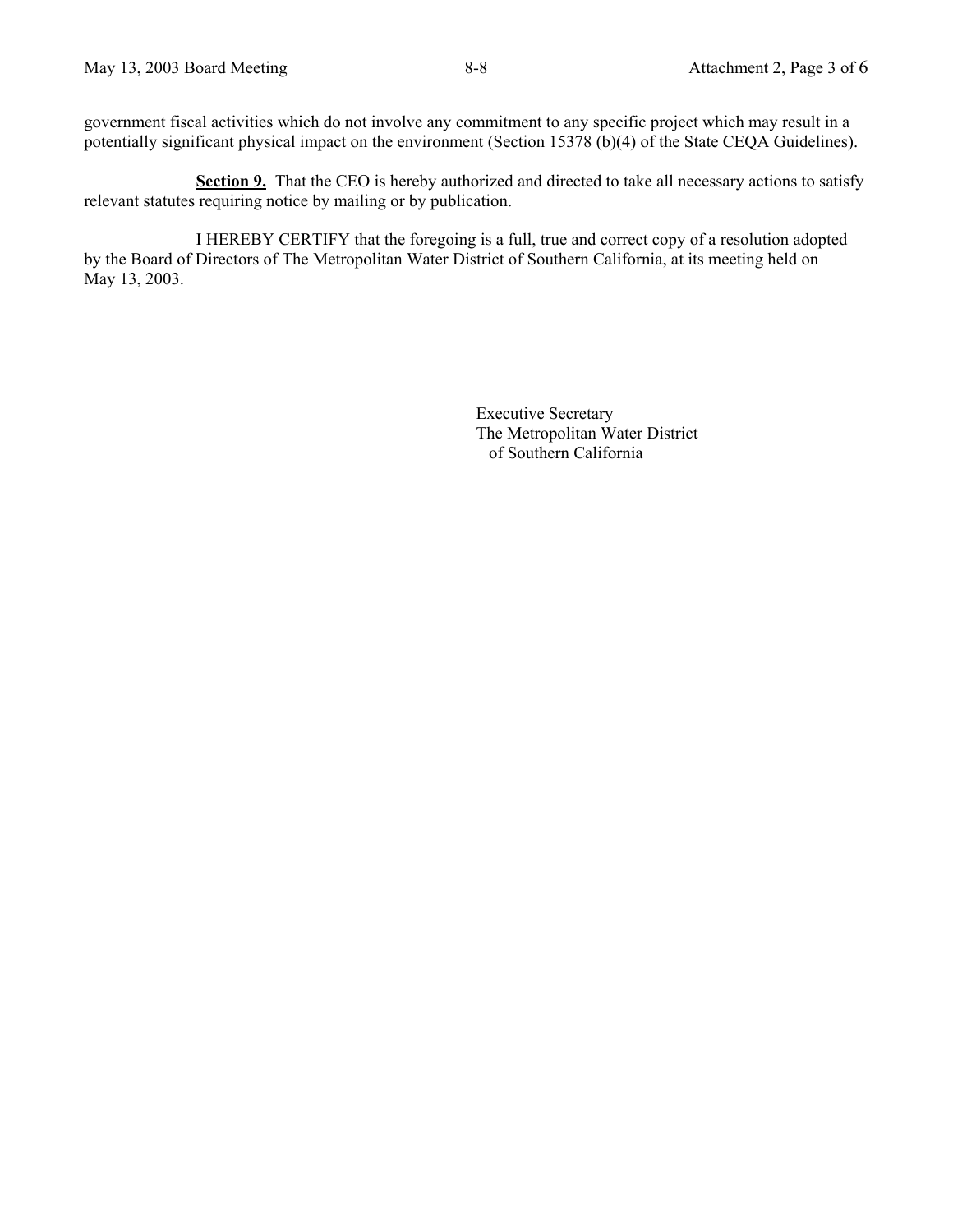#### **Attachment to Resolution of Intention to Impose Standby Charges**

#### **THE METROPOLITAN WATER DISTRICT OF SOUTHERN CALIFORNIA**

#### **ENGINEER'S REPORT**

**Supplement I** 

### **PROPOSED PROGRAM TO LEVY STANDBY CHARGES,**

#### **SAN DIEGO COUNTY WATER AUTHORITY**

#### **Altmann Reattachment**

**April 2003** 

#### **BACKGROUND**

This report is a supplement to The Metropolitan Water District of Southern California (Metropolitan) Engineer's Report for the Program to Levy Readiness-To-Serve Charge, Including Local Option for Standby Charge during fiscal year 2003/04, dated December 2002, adopted by Metropolitan's Board on March 11, 2003, (Engineer's Report). A copy of the Engineer's Report is on file with the Executive Secretary. Metropolitan collects a readiness-to-serve charge (RTS) as an availability of service charge from the member public agencies. Member public agencies may request that Metropolitan collect a portion of their RTS obligation through Metropolitan's water standby charge. This Supplement to the Engineer's Report satisfies the requirements of Proposition 218, the "Right to Vote on Taxes Act", approved by California voters November 5, 1996, which classifies standby charges as assessments on newly annexed properties.

### **DESCRIPTION OF ANNEXING AREA**

The San Diego County Water Authority (SDCWA) has requested that Metropolitan collect all or a portion of its RTS obligation through a Metropolitan water standby charge imposed on parcels within SDCWA's service area boundary. The owners of property constituting proposed Altmann Reattachment have applied for annexation into SDCWA. Once the territory is annexed, Metropolitan water will be available to these parcels and these parcels will receive the benefit of the projects funded in part by Metropolitan water standby charges, as described in the Engineer's Report. SDCWA has requested that Metropolitan impose water standby charges on these properties at the rate specified in the Engineer's Report, following annexation of these properties into Metropolitan.

### **COST BENEFIT OF THE ANNEXING AREA**

The properties identified in this report have applied for annexation into Metropolitan. Consent by the property owners to Metropolitan's levying of an annual water standby charge in the amount of \$11.51 per acre, or \$11.51 per parcel of less than one acre, is a condition to annexation of these properties into SDCWA and Metropolitan.

The following table lists the parcels included in the Altmann Reattachment and the proposed water standby charge for fiscal year 2003/04.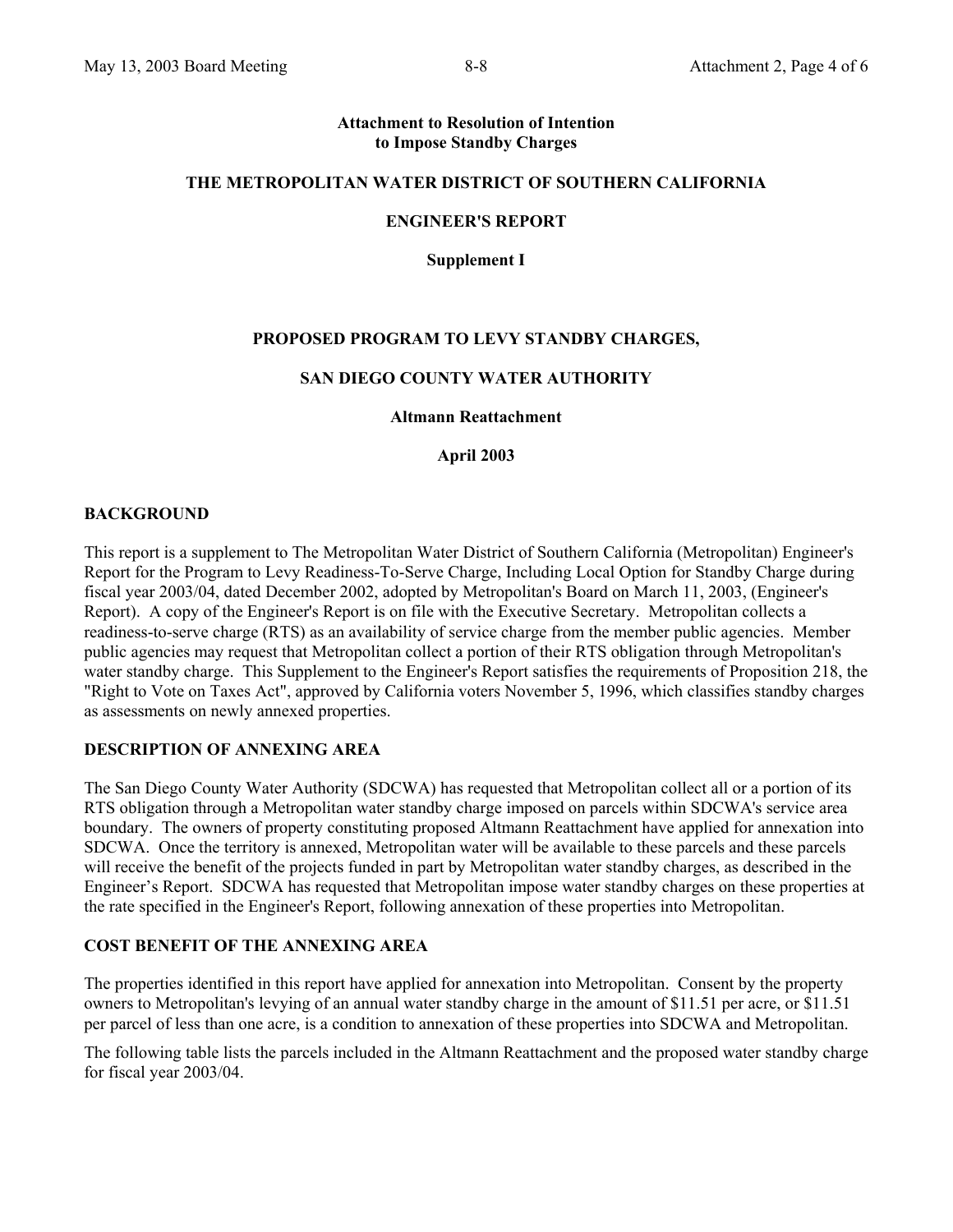| <i>v</i> atti stanuby Charges for Altinanii Keattachinent |              |                                                 |
|-----------------------------------------------------------|--------------|-------------------------------------------------|
| Parcel Number                                             | <u>Acres</u> | <b>Standby Charges</b><br>(Fiscal Year 2003/04) |
| 222-110-44                                                | 3.37         | \$38.79                                         |
| Total                                                     | 3.37         | \$38.79                                         |

**Table A Water Standby Charges for Altmann Reattachment** 

The estimated potential benefits of Metropolitan's water supply program that could be paid by a standby charge are approximately \$242 million for fiscal year 2003/04, as shown in Table 1 of the Engineer's Report. An average total standby charge of \$57.44 per acre of land or per parcel of less than one acre would be necessary to pay for the total potential program benefits within Metropolitan's service area. The Engineer's Report has estimated total benefits of this magnitude accrue to each acre of property and parcel within Metropolitan, as these properties are eligible to use water from the Metropolitan system. Because only properties located within Metropolitan's boundaries may receive water supplies from Metropolitan (except for certain contractual deliveries as permitted under Section 131 of the Metropolitan Water District Act), any benefit received by the public at large or by properties outside of the proposed area to be annexed is merely incidental.

Table 5 of the Engineer's Report shows that the distribution of standby charge revenues from the various member agencies would provide revenue of approximately \$42 million for fiscal year 2003/04. This total amount is less than projected collections from the RTS charge. Metropolitan will use other revenue sources, such as water sales revenues, RTS revenues (except to the extent collected through standby charges, as described above), interest income, and revenue from sales of hydroelectric power, to pay for the remaining program benefits. Thus, the benefits of Metropolitan's investments in water conveyance, storage, distribution and supply programs far exceed the recommended standby charge, thus ensuring that no parcel within the Altmann Reattachment is assessed water standby charges in excess of the reasonable cost of the proportional special benefit conferred on that parcel.

# **SUMMARY**

The foregoing and the attached tables in the Engineer's Report describe the current benefits provided by the projects listed as mainstays to the water supply system for Metropolitan's service area. SDCWA has requested that a water standby charge be imposed on lands within the Altmann Reattachment as a credit against SDCWA's RTS obligation for fiscal year 2003/04, in the amount of \$11.51 per acre or parcel of less than one acre, to be